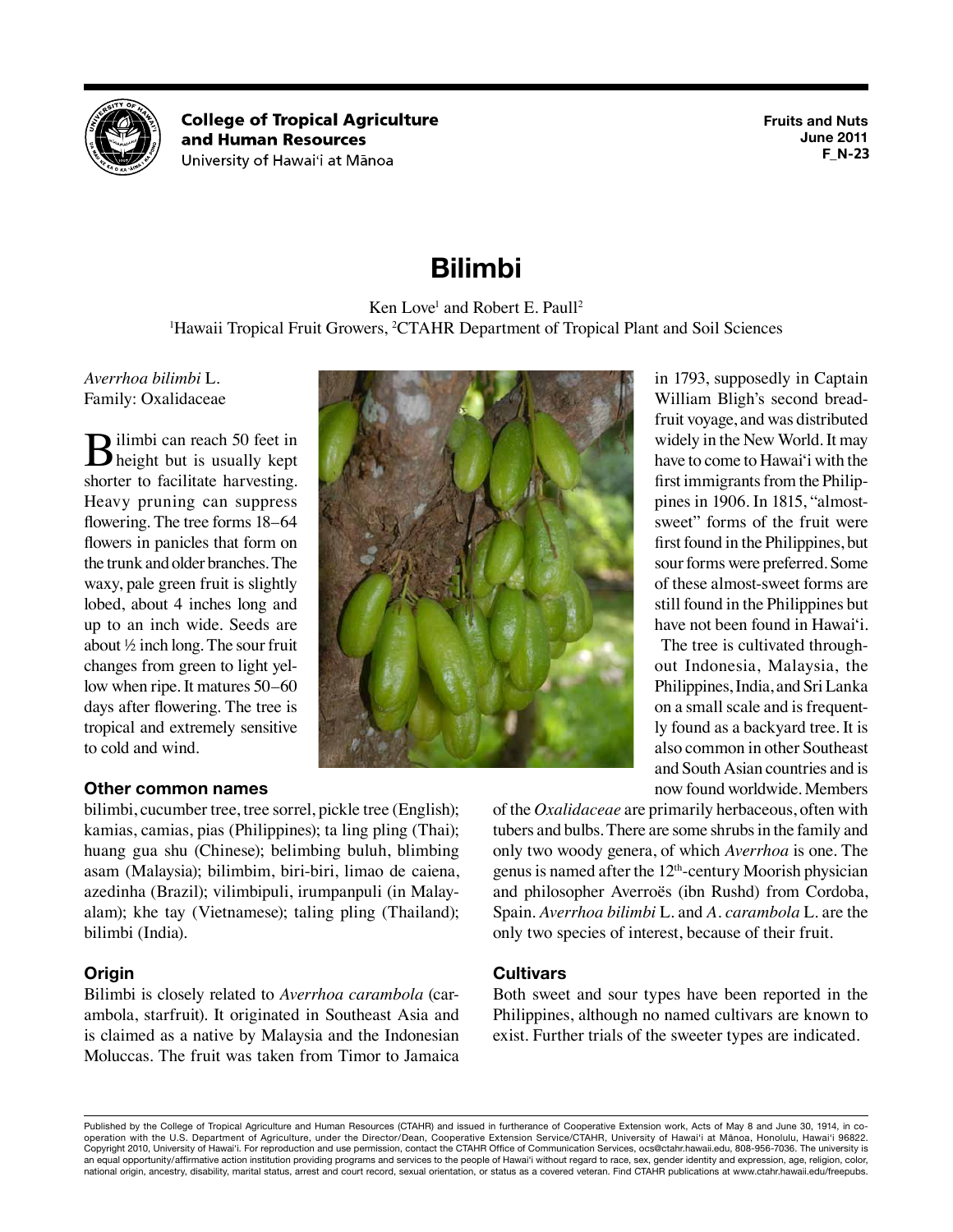# **Environment**

Depending on rain or the frequency of irrigation, the tree can fruit multiple times a year in Hawai'i. At other times it fruits once or twice a year for a period of 2 months. The trees thrive in full sun and will grow in most types of soil. The tree has been observed in Hawai'i up to 3500 ft elevation. Another tree at 300 ft elevation at a South Kona test plot produced fruit year-round with irrigation.

# **Propagation**

Bilimbi usually is propagated by seed, although airlayering and grafting have been successful. Grafting bilimbi onto carambola rootstock (and vice versa) is possible. Topworking trees is also possible.

# **Culture and management**

Where bilimbi is in commercial production, it is generally intercropped with other fruit trees at a distance from 10 x 10 ft to 20 x 20 ft. In Taiwan, 10-10-10 fertilizer is used. Test trees in Hawai'i were given quarterly applications of 6-6-6. Soil should be checked periodically, especially for manganese, zinc, and iron deficiencies. The trees prefer a pH range of 5.5 to 6.5 in a well-drained soil. Heavy mulching is advised, especially for trees without irrigation and in full sun. Dried and dead braches should be removed, along with watersprouts and root shoots.

# **Pests and diseases**

No serious insect pests are reported. *Fusarium decemcellulare* can cause a serious inflorescence growth disorder. *Penicillium* has been reported as pathogenic to the fruit. *Phyllosticta* sp., *Cercospora* sp., and *Colletotrichum gloeosporioides* might also affect the tree and fruit.

### **Harvesting and yield**

Seedling trees will fruit in 4–6 years. Healthy, wellpruned 10-year-old trees can easily produce 100 pounds of fruit per season. Fruit is picked by hand, either individually or in clusters, when it starts to turn to a lighter green. Fruit is very soft-skinned and should be handled with care. In the field fruits should not be piled more than a few inches on top of one another in the harvest containers.

### **Postharvest considerations**

The fruit has a very short shelf life: up to 4 or 5 days in grocery store produce sections. It should be used as soon as possible after harvest. Shelf life can be lengthened



to 7–8 days if the fruit is chilled in the field at time of harvest. The fruit can be dried or frozen for future use.

# **Packaging, pricing, and marketing**

The sour bilimbi has yet to become popular with a large number of consumers, and grocery store sales are very limited in most Hawai'i markets. The grocery stores that offer bilimbi either sell the fruit in bulk or in small plastic "clamshells." The chefs that utilize bilimbi order 5-pound clamshell packages. The fruit sells from \$2.00 to 3.50 a pound. At farmers' markets fruit can found in bulk or in small clamshell containers and usually sell for  $25¢$  each or five for \$1.00. Having recipes from chefs available at a Kona farmers' market helped to increase sales to customers unfamiliar with bilimbi. Juiced and dried fruit can be frozen or preserved for future use.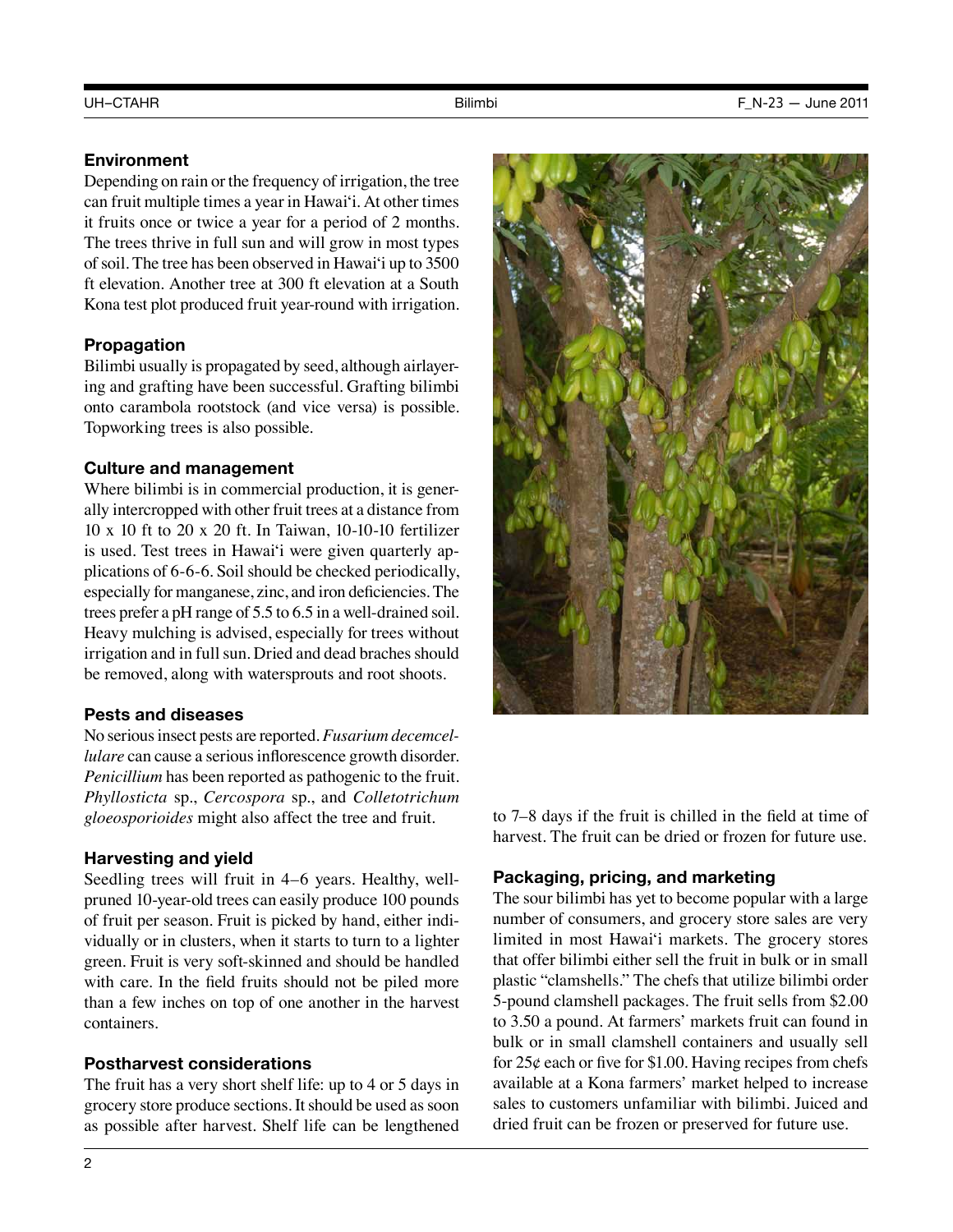#### **Nutritive value**

Per 100 grams of edible pulp; edible pulp is 86% of fruit weight.

| Proximate (g) |                |  |
|---------------|----------------|--|
| water         | 92.5-94.7      |  |
| energy (kcal) | 27             |  |
| protein       | 0.61           |  |
| lipid (fat)   | 0.3            |  |
| carbohydrate  | 6.3            |  |
| fiber         | 0.6            |  |
| ash           | $0.3 - 0.4$    |  |
| Minerals (mg) |                |  |
| calcium       | $3.4 - 5$      |  |
| iron          | $0.6 - 1.01$   |  |
| phosphorus    | $11.1 - 13$    |  |
| potassium     | 130            |  |
| sodium        | 4              |  |
| Vitamins (mg) |                |  |
| ascorbic acid | 35             |  |
| thiamine      | $0.010 - 0.02$ |  |
| riboflavin    | $0.026 - 0.04$ |  |
| niacin        | $0.02 - 0.302$ |  |
| vitamin A     | 105 UI         |  |

#### **Recipe and other uses**

Bilimbi fruit is too acid to be eaten fresh and commonly is used for pickles, curries, chutney, and preserves. It is also made into a cooling drink similar to lemonade. In the Philippines the fruit is used as the basis of soup stock and in stews. In Hawai'i, chefs use juiced fruit as a substitute for vinegar in salad dressings and soups. It is also dried and reconstituted with other juices and spices for use in sauces.

The sour taste of bilimbi is due to its high oxalic acid content, which ranges from 10.5 to 14.7 mg/g in green fruit and from 8.45 to 10.8 mg/g in ripe fruit. The fruit can be used to remove rust stains and to clean knife blades. There are many uses in traditional medicine. Pastes and poultices of the leaves are used for coughs, itches, skin swellings, and rheumatism, and fruit conserves or syrups are also used for coughs, fevers, and inflammation.



#### *Hot and Sour Soup*

Chef Paul Heerlein Hawai'i Community College, West Hawai'i Culinary Arts

Serving size: 42 portions @ 6 fl oz; yield: 2 gal

- 12 oz shiitake mushrooms (stem/whole)-
- 20 oz bilimbi juice
- 4 fl oz sauce
- 1 tbsp sesame oil
- $1\frac{1}{4}$  fl oz chili oil
- 3 tsp pepper
- 2 gal beef stock
- $1\frac{1}{2}$  lb firm tofu in  $\frac{1}{2}$ -inch cubes (garnish)
- 12 tbsp cornstarch
- 6 eggs well beaten

In a small bowl, stir together the vinegar, soy sauce, sesame oil, chili oil, and  $\frac{1}{2}$  tsp pepper. Set aside. In a saucepan over medium heat, bring the stock to a simmer. Add the mushrooms and cool until the stock is aromatic, about 3 minutes. Reduce the heat to medium and add the tofu. Cook until the tofu is heated through, about 2 minutes. Add the reserved vinegar-soy mixture and bring to a simmer. In a small bowl, combine the cornstarch and water and stir until the cornstarch is dissolved. Add to the soup and stir until the soup begins to thicken. Remove from the heat. Add the egg, whisking with a fork until little shreds of cooked egg form. Taste and adjust the seasonings with vinegar, pepper, or soy sauce.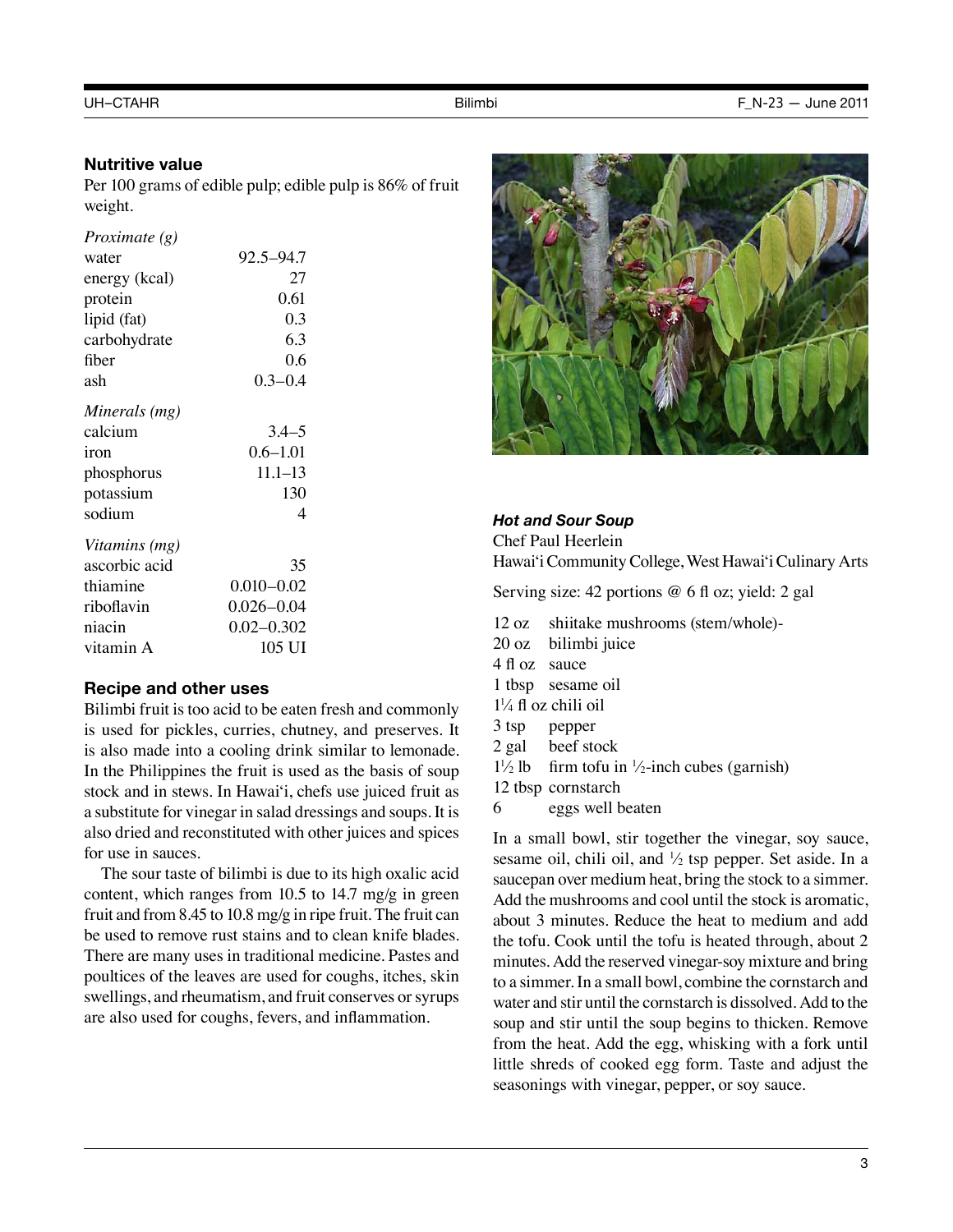# **Cost of production**

It is essential that growers determine their own cost of production for each crop in each growing location. Including *all* the variables in figuring your cost to produce a specific crop is key to farm sustainability. A few of the operating (or "variable") costs include fertilizer, weed control, pest control, pruning, irrigation, harvesting, marketing, and operations overhead. Ownership (or "fixed") costs also need to be taken into account. For detailed information on the various types of cost, see "The economics of cacao production in Kona" [\(www.](www.ctahr.hawaii.edu/oc/freepubs/pdf/AB-17.pdf) [ctahr.hawaii.edu/oc/freepubs/pdf/AB-17.pdf](www.ctahr.hawaii.edu/oc/freepubs/pdf/AB-17.pdf)).

The cost-of-production spreadsheet on the following pages can be downloaded as a Microsoft Excel file from [www.ctahr.hawaii.edu/oc/freepubs/spreads/6fruits.xls.](www.ctahr.hawaii.edu/oc/freepubs/spreads/6fruits.xls)

# **Selected references**

- Coronel, Roberto E. 1983. Promising fruits of the Philippines. University of the Philippines at Los Baños. p. 51–66.
- Janick, Jules, and Robert E. Paull. 2008. The encyclopedia of fruits and nuts. CABI Wallingford, Oxon, UK. p. 574–576.
- Popenoe, Wilson. 1920. Manual of tropical and subtropical fruits. Hafner Press. p. 431–432.
- van Wyk, Ben-Erik. 2005. Food plants of the world. Briza, Pretoria, South Africa. p. 81.
- Verheij, E.W.M., and R.E. Coronel. 1992. Plant resources of Southeast Asia, 2: Edible fruits and nuts. PROSEA Foundation, Bogor Indonesia. p. 96–98.

#### **Internet resources**

Fruits of warm climates, by Julia F. Morton <www.hort.purdue.edu/newcrop/morton/index.html> Montoso Gardens <www.montosogardens.com> Plant Resources of Southeast Asia <www.prosea.lipi.go.id> International Tropical Fruit Network <www.itfnet.org>

### **Acknowledgments**

We thank Dr. Francis Zee and Dr. Bryan Brunner for review and comment on the manuscript, and Dale Evans for editing and layout services. The provision of costof-production tables by Dr. Kent Fleming is gratefully acknowledged.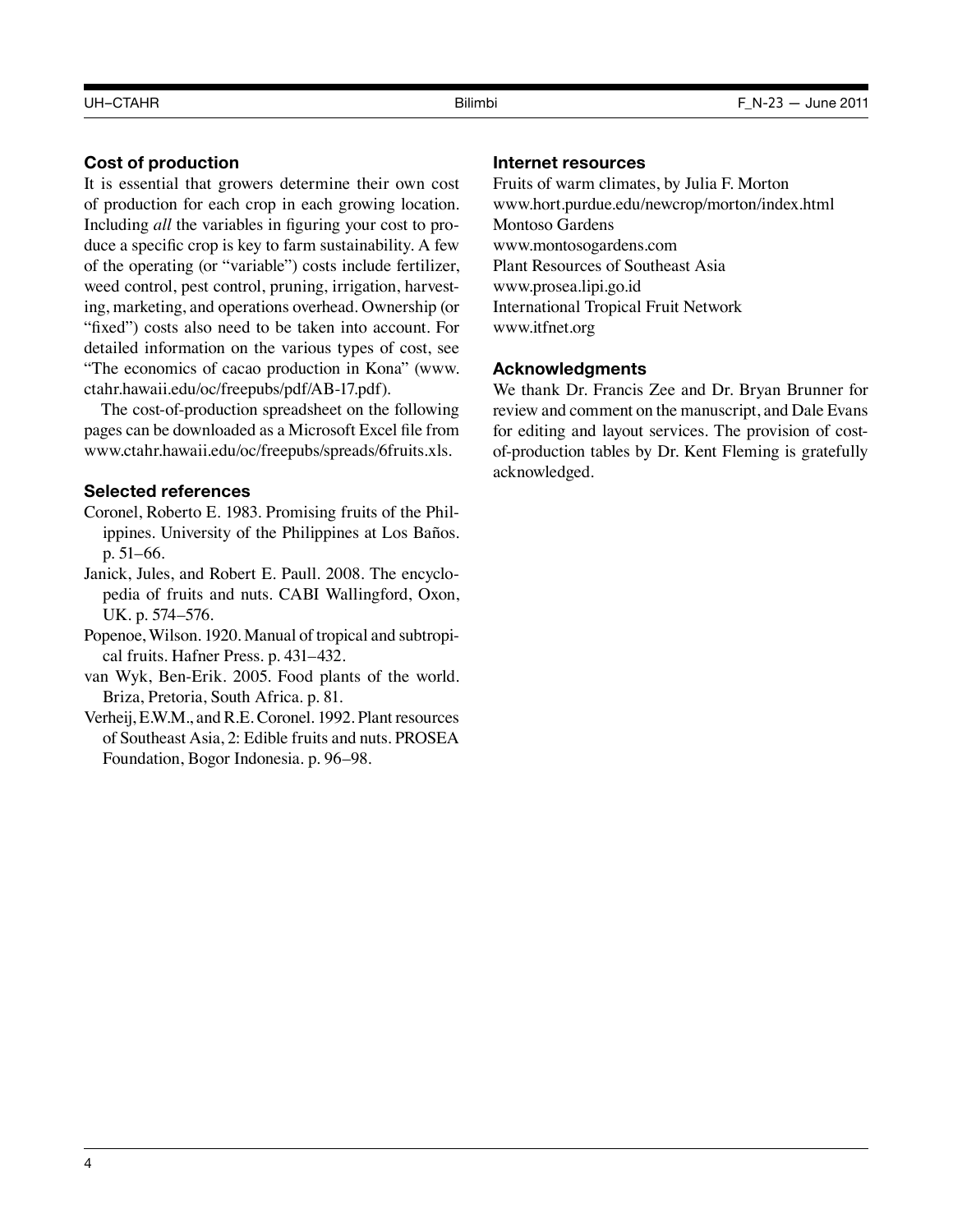|    |                                                                                                                    | Assumptions: (Data entries are annual amounts expressed on a per tree basis)                       |              |                                                   |                                             | Fruit tree =>                | <b>BILIMBI</b>                                                                         |              |                              |                  |
|----|--------------------------------------------------------------------------------------------------------------------|----------------------------------------------------------------------------------------------------|--------------|---------------------------------------------------|---------------------------------------------|------------------------------|----------------------------------------------------------------------------------------|--------------|------------------------------|------------------|
|    |                                                                                                                    | 1. Average number of bearing trees (counted)                                                       |              | $\mathbf{2}$                                      | trees                                       |                              | To calculate profitability: Enter wage rate & benefits actually paid (or the rates     |              |                              |                  |
|    |                                                                                                                    | Yield (expressed in number of fruit [F] or lbs)                                                    | P            | 100                                               | lbs. / tree                                 |                              | one would to pay if labor were hired.) To calculate cash flow enter nothing.           |              |                              |                  |
|    |                                                                                                                    | Average wt. (ozs.) / fruit =                                                                       | 1.0          | ounces                                            |                                             |                              | The cash flow result is (except for depreciation considerations) one's taxable income. |              |                              |                  |
| 4. |                                                                                                                    | Total Ibs. harvested/ tree =                                                                       | 100.0        | lbs. gross yield                                  |                                             |                              | 6. Wage rate $(\$/hr.) =$                                                              |              |                              | \$12.00          |
| 5. |                                                                                                                    | Marketable yield /tree $(\%)$ =                                                                    | 99%          | of the gross yield                                |                                             |                              | 7. Benefits (FICA, etc.) $(\%) =$                                                      |              |                              | 33.3%            |
|    |                                                                                                                    |                                                                                                    |              |                                                   |                                             |                              |                                                                                        |              |                              |                  |
|    |                                                                                                                    | <b>Gross Revenue:</b>                                                                              | % of total:  | \$/lb:                                            | Lbs./tree/yr.                               |                              | \$/tree/yr.:                                                                           |              | \$/total crop/yr.            | % of gross       |
|    |                                                                                                                    | 1 Wholesale sales                                                                                  | 90%          | 1.00                                              |                                             | 89.1 marketable lbs.         |                                                                                        | 89.10        | 178                          | 82%              |
|    |                                                                                                                    | 2 Retail sales<br>Weighted ave. price/lb. = $$1.100$                                               | 10%          | 2.00                                              | 9.9                                         | marketable lbs.              | 108.90                                                                                 | 19.80        | 40<br>218                    | 18%              |
|    |                                                                                                                    | <b>Total sales =</b>                                                                               |              |                                                   | 99.0                                        | marketable lbs.              |                                                                                        |              |                              | 100%             |
|    |                                                                                                                    | <b>Operating Costs:</b>                                                                            |              | Enter unit quantities as total per year per tree: |                                             |                              |                                                                                        |              |                              |                  |
|    | 1                                                                                                                  | A. Growing costs:<br>Fertiliziation                                                                | Units:       | \$/unit:                                          | Sub-totals =>                               | $\phi$ /lb. of fruit<br>0.04 | $$$ /tree /yr.:<br>3.47                                                                |              | \$/total crop/yr.<br>6.93    | % of gross<br>3% |
|    |                                                                                                                    | Fertilizer (lbs.)                                                                                  | 1.0          | \$0.80                                            |                                             | 0.008                        | 0.80                                                                                   | 1.60         |                              |                  |
|    |                                                                                                                    | Labor (min.)                                                                                       | 10           | \$0.27                                            |                                             | 0.027                        | 2.67                                                                                   | 5.33         |                              |                  |
|    |                                                                                                                    |                                                                                                    |              |                                                   |                                             |                              |                                                                                        |              |                              |                  |
|    | 2                                                                                                                  | Irrigation:<br>Assuming ag water rate =                                                            | \$2.00       | /1,000 gals.                                      | Sub-total=><br>$$0.002$ / 1,000 gals. 0.000 | 0.01                         | 1.34                                                                                   |              | 2.67                         | 1%               |
|    |                                                                                                                    | Water (gallons)                                                                                    | 2<br>5       | \$0.27                                            |                                             | 0.013                        | 0.00<br>1.33                                                                           | 0.01<br>2.67 |                              |                  |
|    |                                                                                                                    | Labor (min.)                                                                                       |              |                                                   |                                             |                              |                                                                                        |              |                              |                  |
|    | 3                                                                                                                  | Pest control:                                                                                      |              |                                                   | $Sub-totals =$                              | 0.00                         | 0.00                                                                                   |              | 0.00                         | 0%               |
|    |                                                                                                                    | <b>Materials</b>                                                                                   | 0.0          | \$0.00                                            |                                             | 0.000                        | 0.00                                                                                   | 0.00         |                              |                  |
|    |                                                                                                                    | Labor (min.)                                                                                       | $\mathbf{0}$ | \$0.27                                            |                                             | 0.000                        | 0.00                                                                                   | 0.00         |                              |                  |
|    | 4                                                                                                                  | Weed control:                                                                                      |              |                                                   | $Sub-totals =$                              | 0.03                         | 2.67                                                                                   |              | 5.33                         | 2%               |
|    |                                                                                                                    | Chemicals and/or machinery                                                                         | 0.0          | \$0.00                                            |                                             | 0.000                        | 0.00                                                                                   | 0.00         |                              |                  |
|    |                                                                                                                    | Labor (min.)                                                                                       | 10           | \$0.27                                            |                                             | 0.027                        | 2.67                                                                                   | 5.33         |                              |                  |
|    | 5                                                                                                                  | Pruning:                                                                                           |              |                                                   | Sub-totals =>                               | 0.03                         | 2.67                                                                                   |              | 5.33                         | 2%               |
|    |                                                                                                                    | Machinery                                                                                          | 0.0          | \$0.00                                            |                                             | 0.000                        | 0.00                                                                                   | 0.00         |                              |                  |
|    |                                                                                                                    | Labor (min.)                                                                                       | 10           | \$0.27                                            |                                             | 0.027                        | 2.67                                                                                   | 5.33         |                              |                  |
|    | 6                                                                                                                  | Other:                                                                                             |              |                                                   | $Sub-totals =$                              | 0.00                         | 0.00                                                                                   |              | 0.00                         | 0%               |
|    |                                                                                                                    | Materials and/or machinery                                                                         | 0.0          | 0.00                                              |                                             | 0.000                        | 0.00                                                                                   | 0.00         |                              |                  |
|    |                                                                                                                    | Labor (min.)                                                                                       | 0            | \$0.27                                            |                                             | 0.000                        | 0.00                                                                                   | 0.00         |                              |                  |
|    |                                                                                                                    |                                                                                                    |              |                                                   | Total growing costs =                       | 0.102                        |                                                                                        | 10.14        | 20.28                        | 9%               |
|    |                                                                                                                    | Enter picking costs based on gross yield and packing and delivery costs based on marketable yield. |              |                                                   |                                             |                              |                                                                                        |              |                              |                  |
|    |                                                                                                                    | <b>B. Harvesting costs:</b>                                                                        |              | Average cents per pound                           |                                             | ¢ /lb. of fruit              | $$$ /tree /yr.:                                                                        |              | \$/enterprise/yr. % of gross |                  |
|    | 1                                                                                                                  | Picking                                                                                            | 12.0         | $\phi$ /lb.                                       |                                             | 12.0                         | 12.00                                                                                  |              | 24.00                        | 11%              |
|    | 2a                                                                                                                 | Packing: for wholesale                                                                             | ä,           | $\phi$ /lb.                                       |                                             | 0.0                          | 0.00                                                                                   |              | 0.00                         | 0%               |
|    | 2b                                                                                                                 | Packing: for retail sales                                                                          | 69.0         | $\phi$ /lb.                                       |                                             | 6.9                          | 6.83                                                                                   |              | 13.66                        | 6%               |
|    |                                                                                                                    |                                                                                                    |              |                                                   |                                             |                              |                                                                                        |              |                              |                  |
|    | 3                                                                                                                  | Delivery to market                                                                                 | 12.1         | $\phi$ /lb.                                       |                                             | 12.1                         | 11.98                                                                                  |              | 23.96                        | 11%              |
|    |                                                                                                                    |                                                                                                    |              | <b>Total harvesting costs =</b>                   |                                             | 31.0                         |                                                                                        | 30.81        | 61.62                        | 28%              |
|    |                                                                                                                    |                                                                                                    |              | <b>TOTAL Operating Costs =</b>                    |                                             | 31.1                         |                                                                                        | 40.95        | 81.90                        | 38%              |
|    |                                                                                                                    | Break-even analysis:                                                                               |              | <b>Gross Margin =</b>                             |                                             | 78.9                         |                                                                                        | 67.95        | 135.90                       | 62.4%            |
|    | Given the weighted average price of<br>\$1.100<br>\$/lb. fruit, the mkt. yield required to cover operating costs = |                                                                                                    |              |                                                   |                                             |                              |                                                                                        |              | 74.5                         |                  |
|    | Given the marketable yield of<br>99.0<br>lbs. fruit/ tree, the ave. price req. to cover operating costs =          |                                                                                                    |              |                                                   |                                             |                              |                                                                                        | \$0.414      |                              |                  |